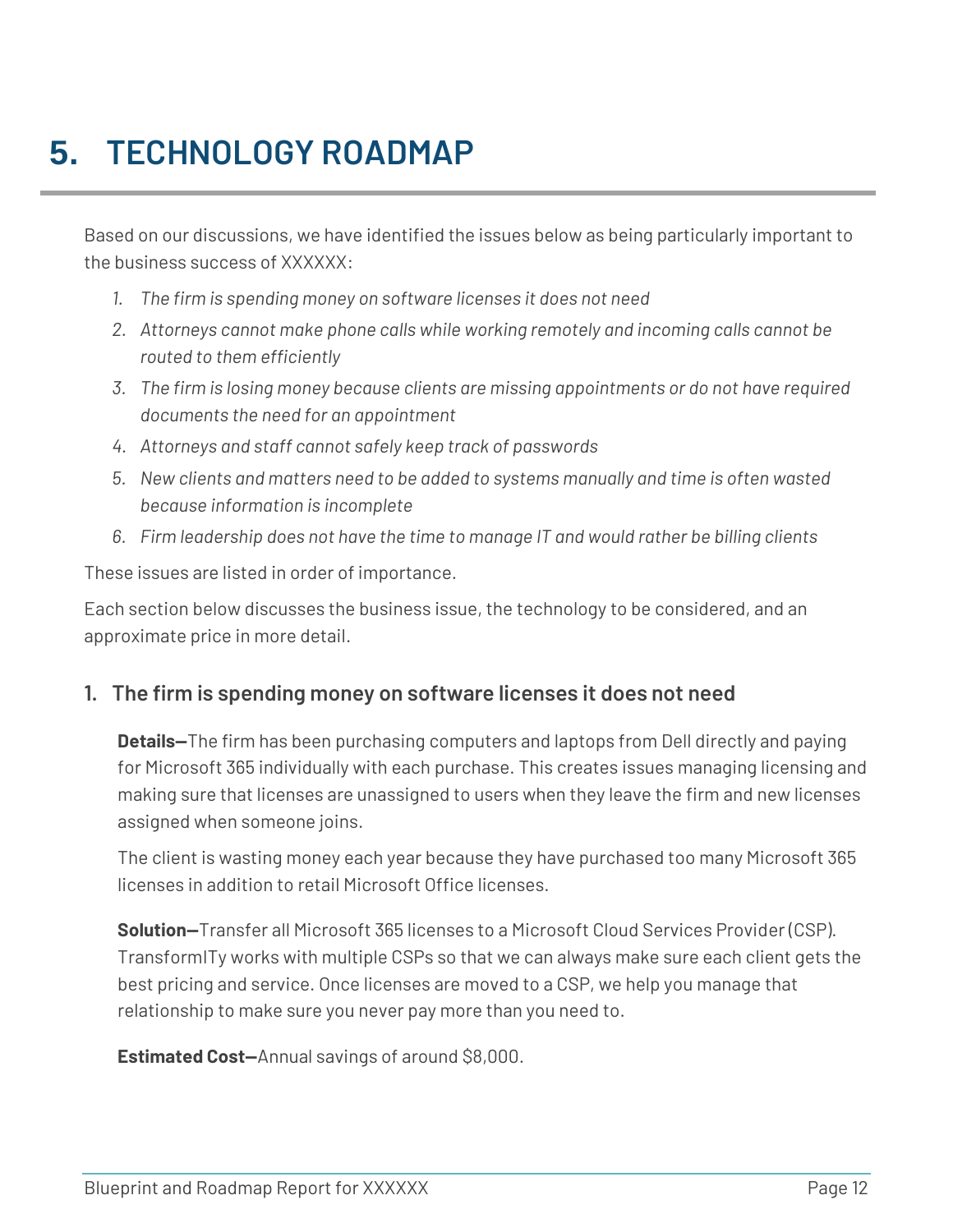### **2. Attorneys cannot make phone calls while working remotely and incoming calls cannot be routed to them efficiently**

**Details—** When COVID-19 forced the closure of the firm's offices it was very difficult to manage phone calls. There was no way to route incoming calls to a receptionist at home, no way to transfer calls, and no way to call out from the firm's phone numbers.

As a result, employees were forced to use their personal cell phone numbers for outgoing calls and incoming callers had to leave voicemail messages, which would then be returned from cell phones.

**Solution—**Implement unified communications to provide anytime, anywhere access for phone calls and video conferences.

This will involve selecting and implementing a complete unified communications solution that will include both desk phones in the office and softphone software to run on users' cell phones.

Incoming calls can be routed to a receptionist working from home and then transferred seamlessly to the recipient.

In addition to phone service, the solution will include video and web conferencing and the ability to switch easily from a phone call to a video call.

**Estimated Cost—** Depending on the vendor, a full solution including phone service, web conferencing, and even a desk phone can be as low as \$36 per-user per-month.

### **3. The firm is losing money because clients are missing appointments or do not have required documents the need for an appointment**

**Details—**Going around and around with clients to setup appointments is taking up too much attorney time. Once made, clients are missing appointments or coming without the documents they need. This is causing the firm to lose revenue.

**Solution—**Configure an appointment management system that allows the firm to setup dedicated appointment types and send links to clients for scheduling appointments.

The solution will also include custom integrations that will automatically text the client before the appointment and ask them to respond Y or N. If they respond that they will not be able to make the appoint, an alert will be sent to the attorney.

As a future enhancement, the firm is considering having some clients pay a deposit electronically when making their appointment.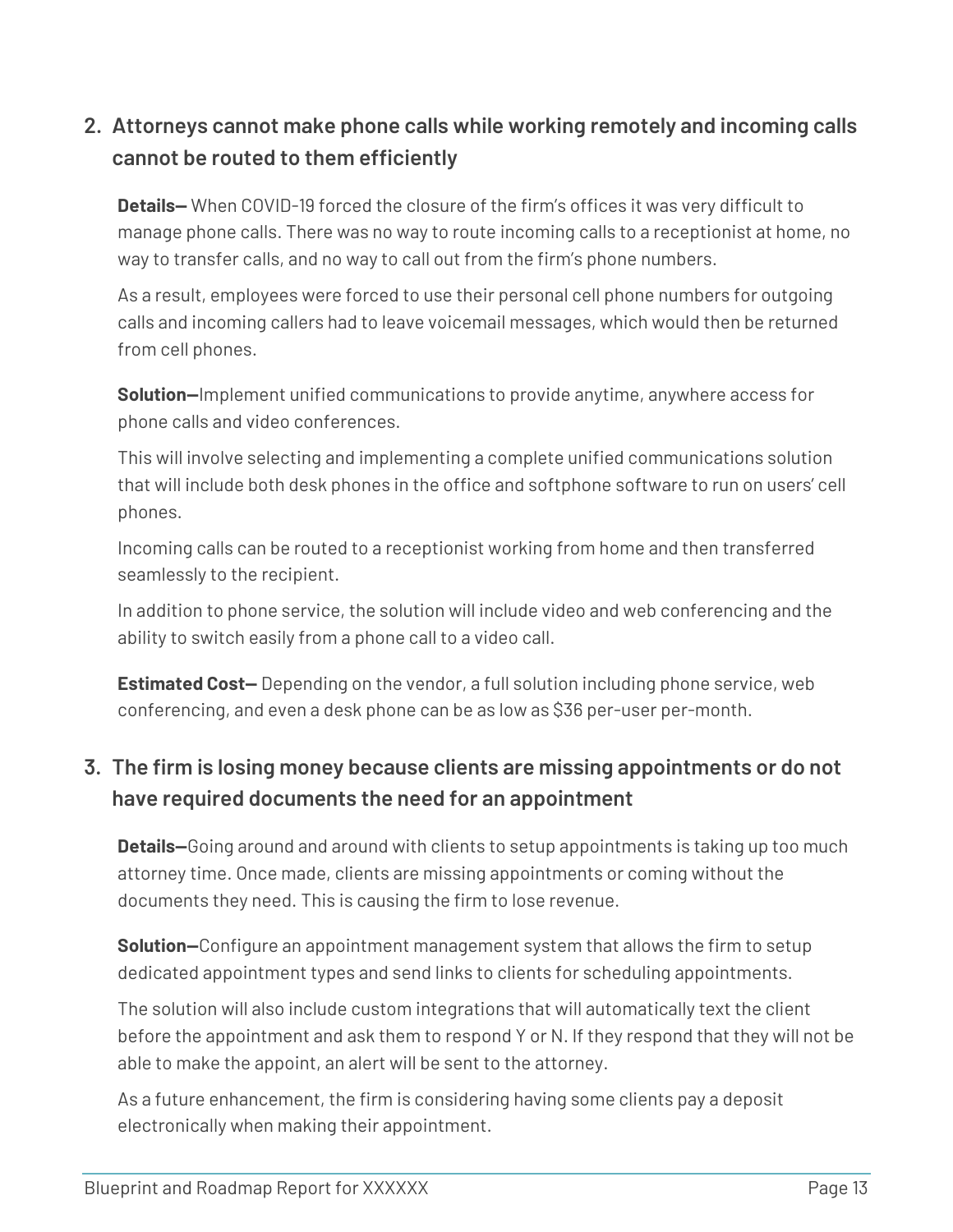**Estimated Cost—**Depending on the complexity of the process, calendar automation can be setup for as little as \$10/month for each attorney.

#### **4. Attorneys and staff cannot safely keep track of passwords**

**Details—**Highly confidential passwords are being kept all over the place. They have been found on post-it notes under keyboards and on random slips of paper in desk drawers.

The firm must keep track of hundreds of passwords and keep them secure. Some are common to the firm (e.g. bank accounts), while others are different for each attorney (e.g. Lexis-Nexis).

Right now, there is no central place to keep firm passwords and each attorney is on her own for password management.

**Solution—**Deploy a password management system that can store all common passwords securely and restrict access based on a need to know. In addition to the firm vault, each user will have a dedicated vault for their own passwords. Each vault will be protected using twofactor authentical to ensure the security of the firm's passwords.

**Estimated Cost—**Password management will cost approximately \$4 per-user per-month.

## **5. New clients and matters need to be added to systems manually and time is often wasted because information is incomplete**

**Details—**It is time consuming and difficult to bring new clients and matters into the firm. Getting the information needed from the client is cumbersome and usually requires multiple phone calls or emails.

Once the firm has the information, it is difficult to get the data into the right places and to the right people. This wastes time and costs the firm money.

**Solution—**Use a forms automation application to collect the required information from the client by sending them a link to a form they can complete online. Once the client has filled out the form, it will be routed to the correct people at the firm for review and approval. After approval, data can be added automatically into the firm's systems.

**Estimated Cost—**Process automation costs can vary depending on the complexity of the process. Most of the time, the forms application costs between \$30 and \$100 per-month.

Adding things like digital signatures and payment options so that clients can pay a deposit electronically can increase this cost but also pay for themselves.